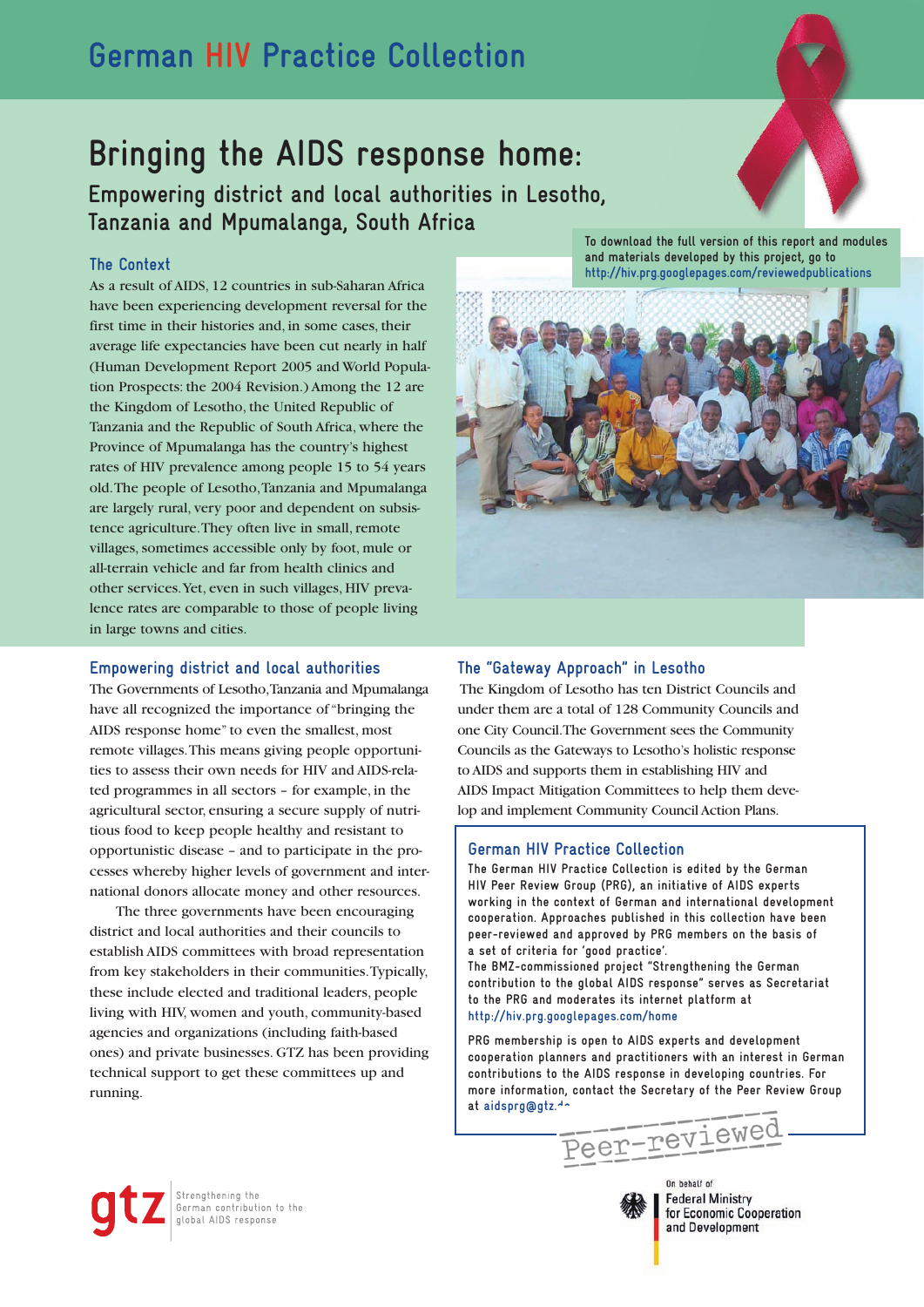

Since 2003, Lesotho has been taking a learn-as-you-go approach including:

- A pilot project, in one of the most mountainous and inaccessible Districts, consisting of seven-day training workshops for each of 21 Community Councils and their AIDS committees, giving them basic knowledge and skills
- A post-project evaluation one year later that identified challenges that had to be met if the Gateway Approach was to become fully effective
- Development of a "Quick and Smart" planning methodology that is easy to understand, practical and achieves results within a short time frame.



The training workshops and "Quick and Smart" planning methodology now undergo continual refinement in response to lessons learned through repeated application. All ten districts now have at least some Community Councils with HIV and AIDS Impact Mitigation Committees that have experience with "Quick" and Smart" planning. The immediate aim is to have Community Council Action Plans on HIV and AIDS ready in time to influence national budget decisions that will be made in November 2006.

#### **Building capacity of districts and wards in Tanzania**

The Tanzania Commission for AIDS (TACAIDS) is responsible only for Mainland Tanzania (not Zanzibar) and its 21 Regions, which are subdivided into a total of 123 Districts, Towns, Municipalities and Cities, each with its own Council. The Council areas are further divided into Wards, with up to eight villages each. Since 2003, TACAIDS has been supporting all of these local entities as they get Council Multi-Sectoral AIDS Committees (CMACs) and Ward Multi-Sectoral AIDS Committees (WMACs) established and fully operational. Tanzania, too, has been taking a learn-as-you-goapproach, with steps including:

- A baseline survey in eight Districts to establish how much members of CMACs knew about HIV and AIDS and about the roles and responsibilities of **CMACs**
- Development of ten training modules and a field training guide through a series of workshops involving educators and professionals from a number of key institutions and then through field testing
- Training workshops that cascade down through administrative levels, starting with Regional Administrative Secretariats, going on to CMACs and eventually reaching WMACs and village AIDS committees
- One year later, evaluations to find out how well Regional Administrative Secretariats and CMACs were functioning, followed by development of a plan of action to provide them with additional support in meeting their challenges
- Another year later, another evaluation identifying the needs of CMACs for further support – for example, in completing or improving their AID strategies and in building the capacity of WMACs.

Councils and their CMACs have now demonstrated their competence to the point where Tanzania's 2006/07 budget will provide sufficient funding for them to start implementing their AIDS strategies.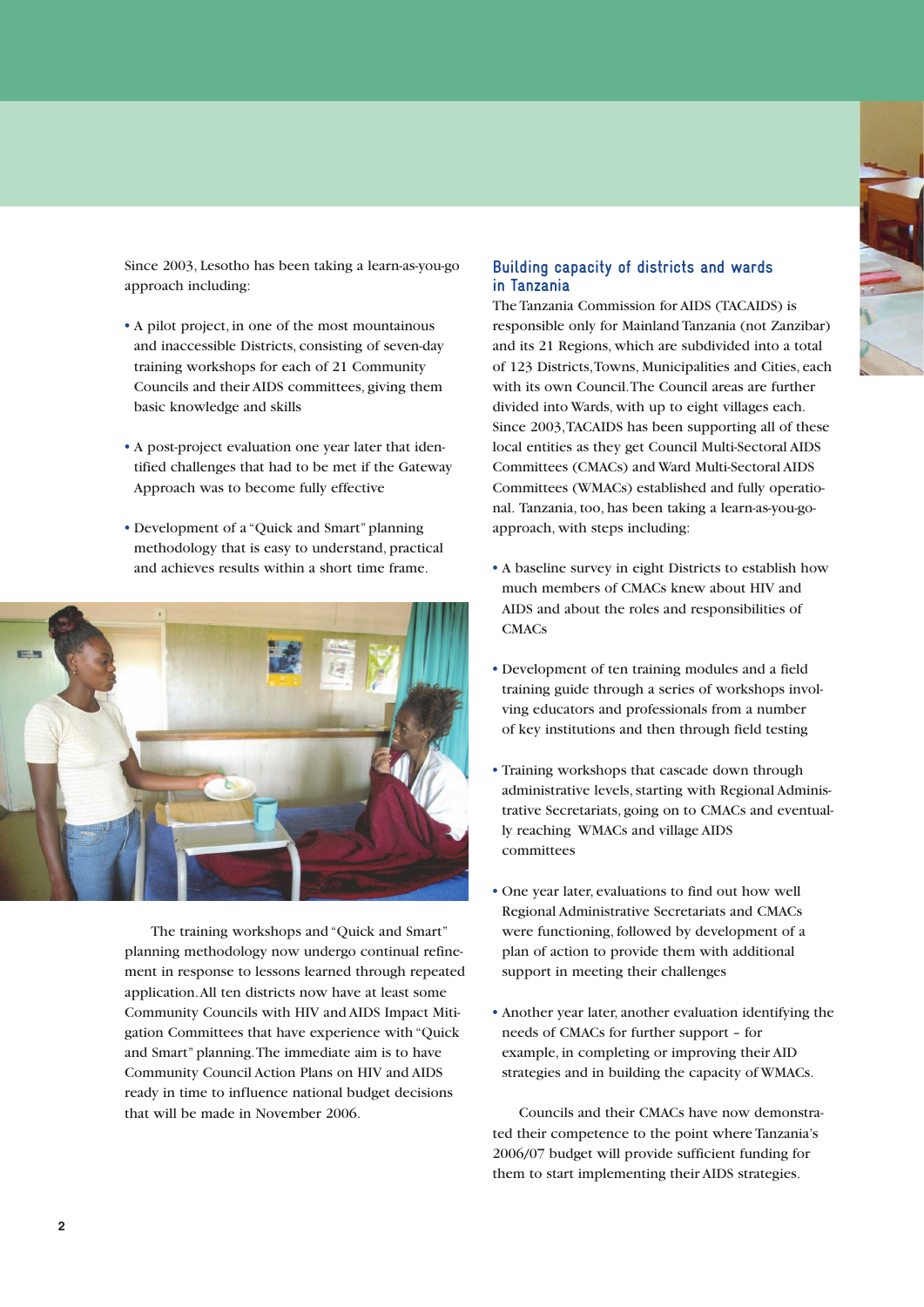

### **Mainstreaming AIDS at all levels in Mpumalanga**

One of nine South African provinces, Mpumalanga is divided into three Districts and they are subdivided into a total of 18 Local Municipalities. GTZ partners with the Provincial Government through the Mpumalanga Rural Development Programme (MRDP), which has been supporting efforts to mainstream HIV and AIDS policies and programmes into the workplaces and work of provincial departments and then into the workplaces and work of District and Local Municipalities. Steps have included:

- Mainstreaming workshops for each of seven departments. Participants identified ways the department might be contributing to the impact of the AIDS epidemic and ways in which it might contribute to impact mitigation. The workshops concluded with formulation of departmental action plans.
- A mainstreaming workshop for Nkangala District Municipality and its six Local Municipalities, concluding with formulation of an action plan.
- Two years later, in June 2006, the Nkangala AIDS Summit with representatives from the federal and provincial governments, District and Local Councils and their AIDS committees. A result was the Nkangala strategic framework for AIDS, to be presented to the Nkangala District Council for formal approval.

Since their workshops, most provincial departments have upgraded the positions of their AIDS focal persons and given them additional staff and budgets to support ongoing mainstreaming efforts, including programmes to address HIV and AIDS in their workplaces. The AIDS committees of six Local Municipalities have developed AIDS strategies with approval from Local Councils either given or pending. In June 2006, the MRDP started training Municipal Councillors on how to mainstream their AIDS strategies into their Integrated Development Plans, their main planning/budgeting instruments.

#### **The German HIV Peer Review Group**

Empowering district and local authorities for effective participation in the development, implementation and monitoring and evaluation of the AIDS response in their areas is a promising practice because it prepares them:

- 1. To put the money to work. Globally, over the past five years, the amount of money available for the AIDS response has increased substantially. A key challenge now is to streamline the flow of that money to the front lines of the epidemic and put it to work in the communities where AIDS-related programmes reach the people who desperately need those programmes. That requires work from both ends, from the international level on down and from the local level on up. It is of utmost urgency for communities heavily burdened by HIV and AIDS to demonstrate that they are prepared to make good use of any money that may be made available to them.
- 2. To make do with local resources. With technical support, trained volunteers and paraprofessionals can provide many of the AIDS-related services that might otherwise be provided by professionals and they can do so by using the most basic of facilities, equipment and supplies. In the health sector, for example, they can deliver Voluntary Counselling and Testing (VCT) door to door or in almost any kind of local centre, including a school, and they can help monitor patients' use of prescribed medicines and keep them healthy and resistant to infection by ensuring they are well nourished.
- 3. To ground the response in stable environments. HIV and AIDS programmes in developing countries are often jeopardized by high turn-over among elected officials and staff in government departments and by political interference, so the most qualified and dedicated people are not always the ones occupying key positions. In general, the population of rural communities is fairly stable and so is the leadership. When the response to AIDS is grounded in those communities there is less need to worry about problems at higher levels of government.